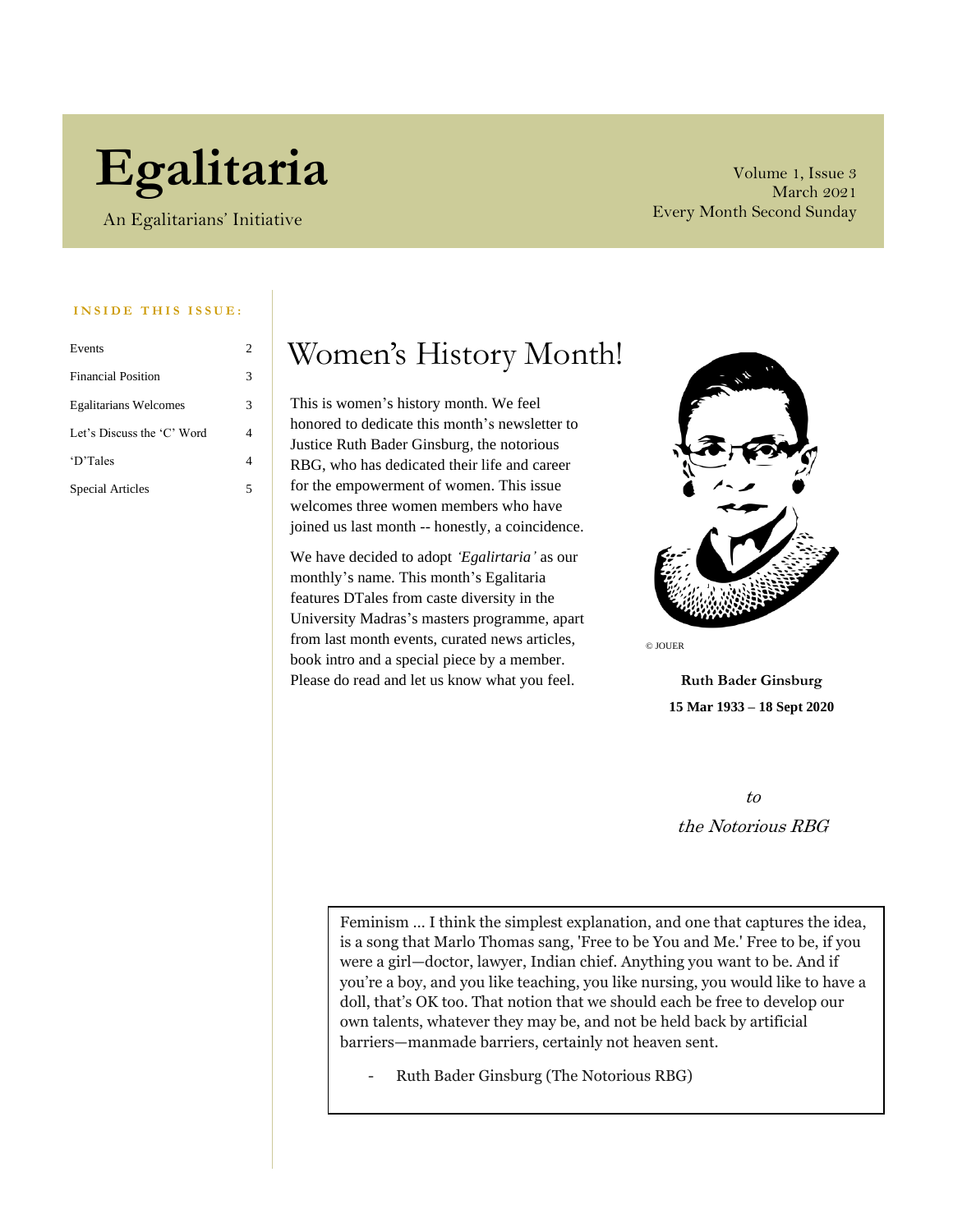### Events in February

- To our RTI application on caste category details of secretaries working under Govt. of TN, the Govt, on 03.02.21, has denied divulging the information on the grounds that the information undermines the privacy of individuals.
- RTI application on detailed process in getting *Irula* community certificate was transferred to the revenue and Disaster Management Department on 05.02.21.
- The Hindu Charitable Trust department of GoTN, on 04.02.21, has denied furnishing the temple-wise movable and immovable property details due to its voluminous.
- [Egalitarians YouTube channel](https://www.youtube.com/channel/UCmhR3tLsMmuek5pDlio1EUA) was created on Feb 7<sup>th</sup>.
- Our first-appeal (RTI) to get the *Dr Muthulakshmi Reddy Ninaivu Inter-caste Marriage*  Assistance Scheme details was transferred to the Social Welfare department on 12<sup>th</sup> Feb.
- University of Madras, on 19<sup>th</sup> Feb, to our RTI request, has furnished the details on caste category wise number of students enrolled in the masters programme during the current academic year.
- RTI applications seeking information on: the number of railway coaches yet to be installed with bio-toilets, social security schemes for the sweepers working under the Indian Railways, department-wise, caste category-wise and gender-wise number of applicants and number of students applied/enrolled in masters and doctoral programme at the TNAU for the current academic year, caste-category wise secretaries recruited through lateral entry under the Min. of Road Transport and Highways were filed between 25<sup>th</sup> and 28<sup>th</sup> Feb.
- TN information commission, on 05.02.21, in response to our second appeal, has issued an order to the TNAU to furnish the caste-category wise number of students enrolled in PG and PhD programme in the past twenty years.
- On  $27<sup>th</sup>$  Feb, through electronic voting, we have decided to adopt  $15<sup>th</sup>$  July 2020 as our foundation day.
- Our regular monthly meeting was held on 14<sup>th</sup> Feb. Items such as foundation day, members' birthday celebration, YouTube channel, Ambedkar memorial lecture, sponsoring UPSC aspirants, documenting event photos, collaboration with PeFSSED for instituting computer education centres in Adivasi and Dalit colonies were discussed in detail.



Monthly review meet,  $14^{\text{th}}$  Feb 2021

*Fight for the things that you care about but do it in a way that will lead others to join you.*

- *RBG*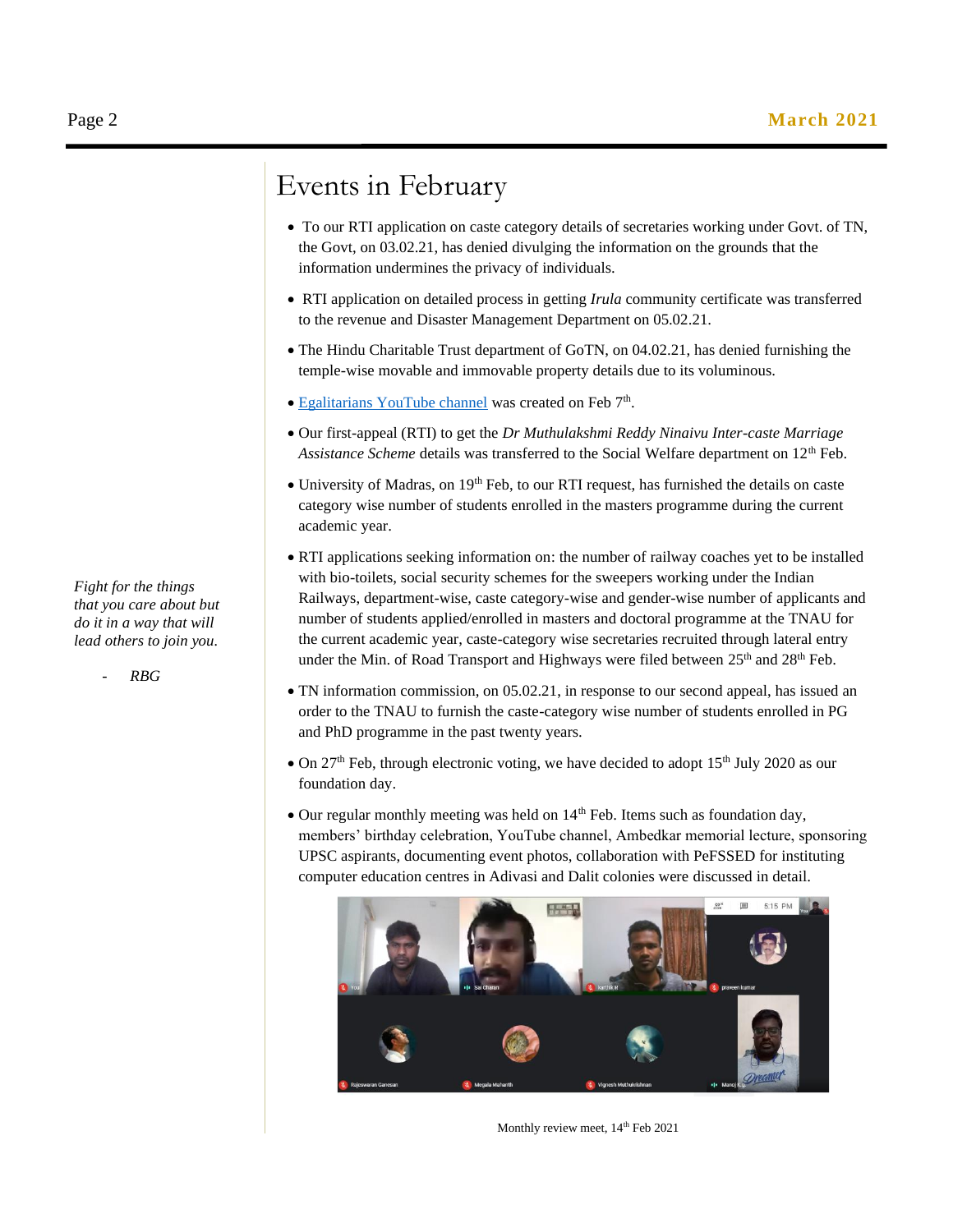### **March 2021** Page 3

## Financial Position

Donations (between  $1<sup>st</sup>$  and  $28<sup>th</sup>$  Feb 2021) : Rs. 7500/-Donor : Members Expenditure (between  $1<sup>st</sup>$  and  $28<sup>th</sup>$  Feb  $2021$ ) : Rs. 0.0/-Balance (as on 28<sup>th</sup> Feb 2021) : Rs. 22000/-

### **Bank Account Details**

| Bank           | : Axis Bank                     |  |
|----------------|---------------------------------|--|
|                | Account number: 913010045380268 |  |
| Account type   | : Savings Account               |  |
| IFSC           | : UTIB0001449                   |  |
| Account holder | : Manoj K G                     |  |
| Mobile number  | : 8851583097                    |  |

### Egalitarians Welcomes

Three new members have joined us last month. This makes our total strength sixteen. We are growing. However, group diversity in terms of gender and region remains a concern for us.



EG Revathi EG Megala EG Nikitha





*Real change, enduring change, happens one step at a time.* 

- *RBG*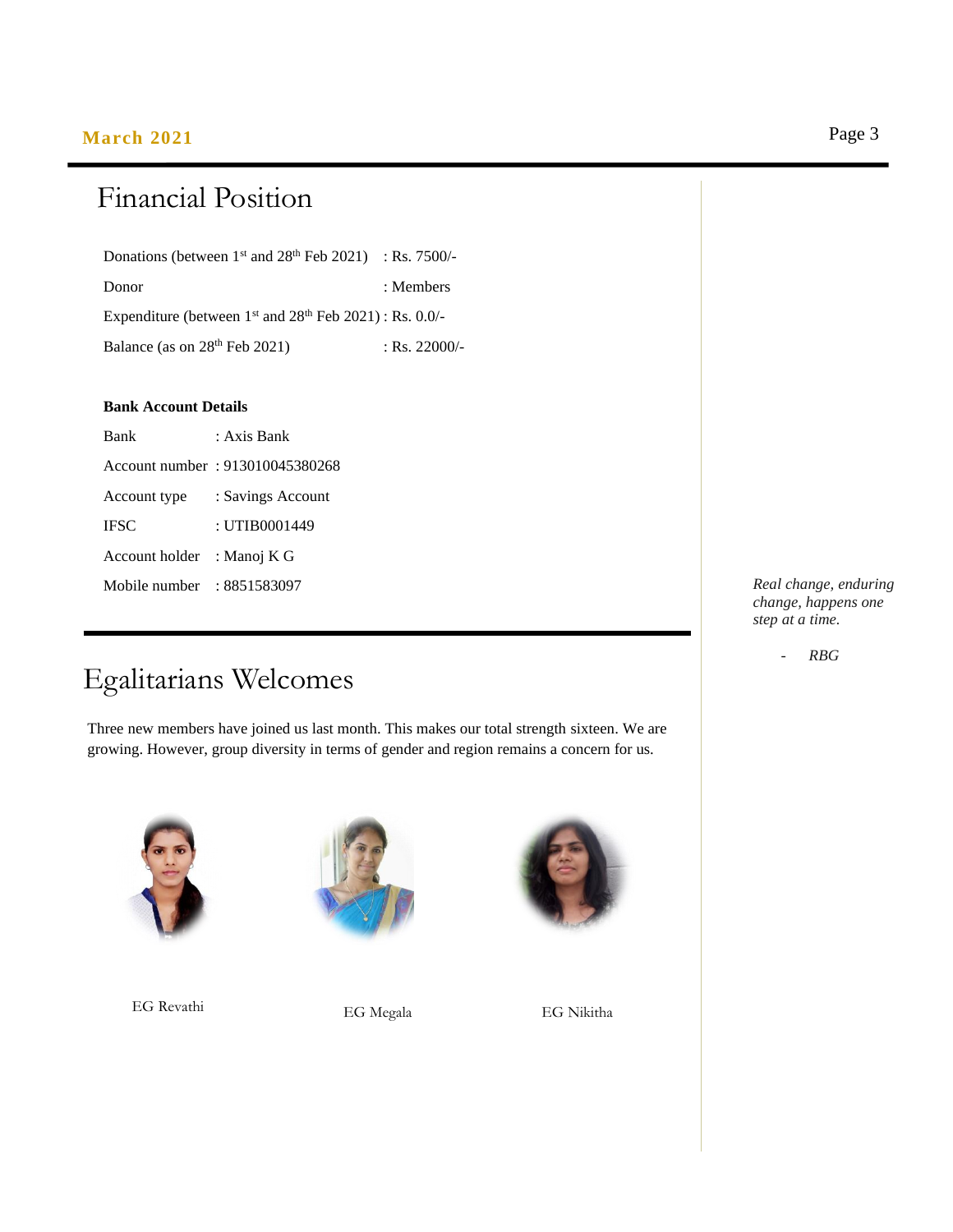### Let's Discuss the 'C' Word

- Sociologist Christophe Jaffrelo[t in his article](https://indianexpress.com/article/opinion/columns/hindu-nationalism-mandal-commission-upper-caste-politics-modi-govt-7181746/) (*The Indian Express*, 10<sup>th</sup> Feb) explores the BJP's upper caste vote bank and the present government's efforts to thwart the democratizing effects of the Mandal I and Mandal II. By shedding light on the proportion of upper caste ministers and members of parliament in BJP vis-à-vis other parties, Jaffrelot connects the threads of massive privatization, lateral entry provision in higher echelons of civil services, reservation for economically weaker sections and undermining social justice by appealing to the upper caste constituency.
- A study by IIT-Delhi [\(excerpt](https://timesofindia.indiatimes.com/india/how-caste-determines-where-a-school-will-be-set-up/articleshow/80684878.cms?from=mdr#:~:text=A%20study%20has%20shown%20that,level%20school%20than%20Dalit%20ones.&text=%E2%80%9COur%20findings%20show%20that%20there,schools%2C%E2%80%9D%20the%20study%20said) published in the  $Tol$ ,  $19<sup>th</sup>$  Feb), shows that upper caste village are twice as likely to get secondary schools than the SC/ST counterparts. Using the decennial census data, the study shows that the public schools are necessary for improving literacy rates among the bottom rung of the spectrum. However, due to systemic caste bias, secondary schools are most often built in dominant caste villages than in the ones where Dalits and Adivasis are a majority.
- RTI data (between 2015 and 2019) shows that the Dalits and Adivasis are under-represented in [IIT Madras'](https://www.thehindu.com/news/national/phd-entry-in-iits-tougher-for-students-from-marginalised-communities/article33824475.ece) and [IIT Bombay'](https://www.thehindu.com/news/national/higher-studies-and-the-marginalised-scheduled-tribe-seats-for-phd-programmes-in-iit-bombay-remain-unfilled/article33835735.ece)s (*The Hindu*, 14<sup>th</sup> & 15<sup>th</sup> Feb) doctoral programmes. The rate of acceptance for the Adivasis and Dalits in these institutes were way below the rate of acceptance for General category applicants, the data reveals.

### 'D'Tales

We have sought and collected caste-category-wise and gender-wise number of students enrolled for masters degree at the University of Madras in the academic year 2019-20, through the RTI act [\(access here\)](https://drive.google.com/file/d/1pk1DVsfAQnOIDRup7hfSHMFvx0stSBsv/view?usp=sharing). Despite being a state university, Univ of Madras has given us the number of students admitted under the OBC category. However, GoTN has no such category as OBC. The data graphics are presented below.



*All I ask of our brethren is that they take their feet off our necks.*

*I ask no favor for my sex.* 

- *RBG*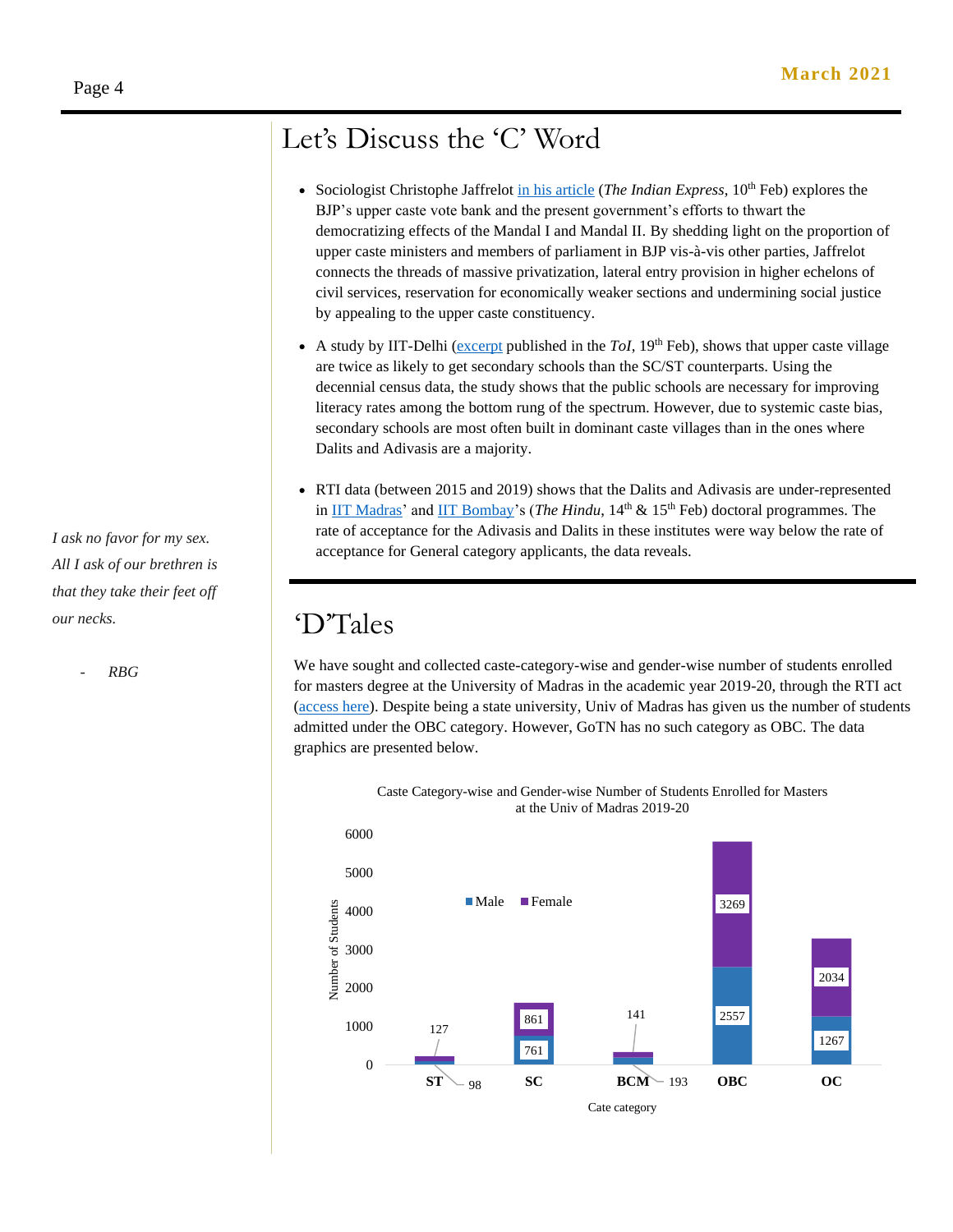#### Caste Category wise Percentage of Students Enrollment for Masters at the Univ of Madras 2019-20



**OBC SC ST BCM OC**

| <b>Norm vs. Actual</b>   |                     |                          |  |
|--------------------------|---------------------|--------------------------|--|
| Category                 | GoTN<br><b>Norm</b> | Univ of<br><b>Madras</b> |  |
| ST                       |                     | 2                        |  |
| $SC (SC+SCA)$            | 18                  | 14.2                     |  |
| <b>BCM</b>               | 3.5                 | 2.9                      |  |
| <b>OBC</b><br>$(MBC+BC)$ | 46.5                | 51.1                     |  |

*Notes: i) We acknowledge that OC being the Open Category likely to have ST, SC, OBC candidates in it.*

 *ii) We omitted Physically Handicapped category for all practical purposes.*

### *நூல் அறிமுகம்*

#### *EG Surya*

*தமிழ் இலக்கிய வரலாற்றில் கடந்த 20 வருடங்களுக்கு மேலாக இயங்கி வரும் எழுத்தாளர், ஆசிரியர் இமேயம் அவர்களின் 'பெத்தவன்' பெடுங்கமத வாசிக்க மெரிட்டது.*

*சாதிமய வாழ்வதற்கான உயர்ந்த லட்சியோகக் கருதி வாழும் ேக்கள் தன் ஊரின் சாதியப் பெருமேமயப் மொற்றி ொதுகாக்க எந்த எல்மலக்கும் பசல்ல மெரிடும் என்ெமத மதாலுரித்து காட்டுகிறது இந்நூல்.*

*சாதியக் கட்டமேப்புக்குள் அகப்ெட்டு கிடக்கும் சமூகம், ஊரின் ோனம் காக்கும் பொருட்டு ஒரு தனிேனிதமனயும் அச்சாதிய வமலக்குள் பூட்டும் கணம், ேனிதன் என்று ொம் கருதும் ொகரிக உயிரினத்தின் வீழ்ச்சியின் பதாடக்கோகமவ காண மெரிடுகிறது.*

*நீபயல்லாம் இந்த சாதியில பொறந்ததாலதான் இந்த சாதிய ஒரு ெயலும் ேதிக்க ோட்டங்கிறான், ஒரு பொட்டச்சி ஊமரமய தலகுனிய பவச்சிட்டா, இது வீம்புக்கு சூரிக்கத்திய முழுங்குற சாதி, கட்றதுக்கு மகாேணம் இல்லனாலும் சாதிய வுட ோட்டானுவ, ொ வுட்டா இந்த ஊரு வுட்டுடுோ? மொன்ற வரிகள் சாதியின் குரூரத்மதயும், ஆணாதிக்கத்தின் ேமனாொவத்மதயும், பெண் தவறு பசய்ததால் தான் தன் சாதிப் பெருமேக்கு கலங்கம் ஏற்ெட்டது மொன்ற ோமயமய பதாடர்ந்து உருவாக்க*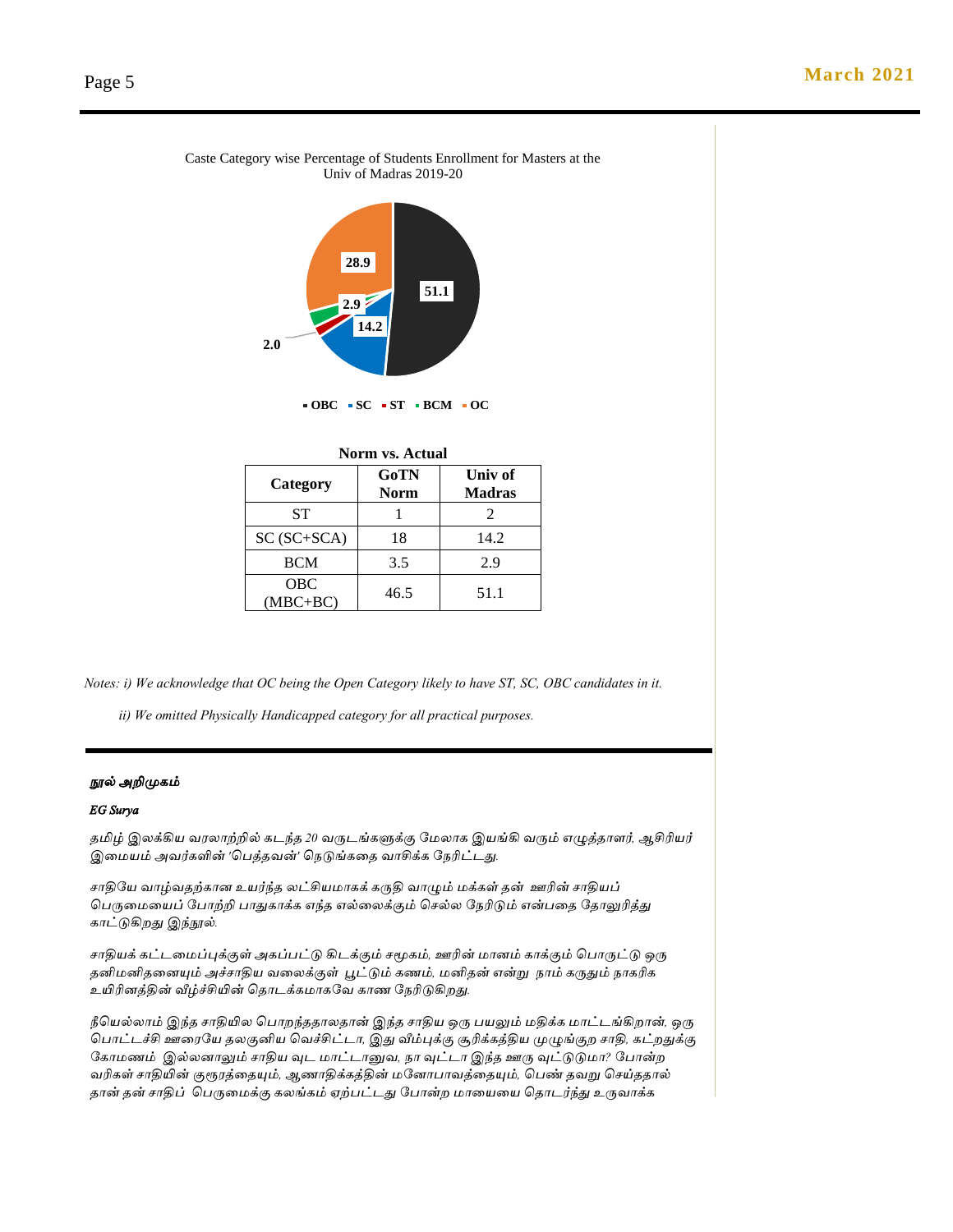*முற்ெட்டு பகாண்டிருக்கிமறாம் என்ெமத பதளிவாக ெடம்பிடித்து காட்டுகின்றன.* 

*எவ்வளவுதான் மூர்க்கத்தனோன சாதி பவறி பவளிப்ெட்டாலும், எங்மகனும் ஒரு வறண்ட காட்டில் கிமடக்கும் ஒரு சிறு மதன் துளியாய் ேனிதம் என்ற ஒன்று இமைமயாடிக் பகாண்டிருப்ெமத ெைனி என்ை பொத்திரத்தின் மூலம் மீண்டும் நிரூெணோக்குகிறது இக்கமத.*

*நூல்: பெ*த்தவன்

*ஆசிரியர்: இமையம்* 

*பதிப்பகம்: பொரதி புத் கொைேம்*



#### *வெகு வ ொலைவில் உள்ளது!*

#### *EG Vignesh*

*உைகிலுள்ள ஒவ்வெொரு நொடும் நிைவுலைலைச் சமூகத்தின் பை கட்ைங்கலளத் ொண்டியே, ன்லை ஒரு ஜைநொேக சமூகைொக மீட்டுருெொக்கம் வசய்துவகொண்ைது. இ ற்கு இந்திேொவும் விதிவிைக்கல்ை. ஆைொல் இந்திே ஜைநொேகம் ஒரு முதிரொ ஜைநொேகம் அல்ைது முதிர்ந் ஜைநொேகைொக ன்லை ெொர்த்வ டுக்க அடிப்பலைெொ த்துைன் யபொரொடிக்வகொண்டிருக்கும் ஜைநொேகம்.*

*இத் லகே முதிரொத் ன்லையிலை நம்மிைம் ஒட்டிக்வகொண்டிருக்கும் சிை, நிைவுலைலைச் சமூகம் சொர்ந் , பிற்யபொக்குத் ைங்கலள லெத்ய வசொல்லிவிைைொம். சொதிே யெறுபொடு, ை த்தின் வபேரொல் ென்முலை யபொன்ை இழிகுணங்கள் இெற்றுள் அைங்கும். இெற்லைப் யபொையெ அல்ைது இல விை ென்ைைொை ஒரு நிைவுலைலைச் சமூக விழுமிேவைன்ைொல் அது னி ைனி சு ந்திரத்ல ைறுக்கும் ன்லை ொன்.*

*ஆம். நிைவுலைலைச் சமூகம் னி ைனி சு ந்திர ைறுப்பின் மீய ைது சமூக அலைப்லபக் கட்ைலைக்கிைது. வபண்களுக்வகதிரொை சமூகக் கட்டுப்பொடுகலள இ ற்கு உ ொரணைொகக் கொட்ைைொம். ஆைொல் பொலிைம் சொர்ந் சுரண்ைல்களிைொலும், ென்முலைகளிைொலும், சமூக ஒதுக்கு ல்களிைொலும் பொதிக்கப்பட்ை, இன்றும் பொதிக்கப்பட்டுக்வகொண்டிருக்கும் ஒரு சமூகம் திருநர் சமூகம்.*

*உைைொல் ஒரு பொலிைைொகவும், உணர்ெொல் இன்வைொரு பொலிைைொகவும் ெொழும், சமூகத்தின் ைனி யநேத்ல சிறிதும் அனுபவிக்கொ திருநம்பிகளும், திருநங்லககளும் இச்சமூகத்தில் ன் ஒரு நொலள நகர்த்துெவ ன்பது அவ்ெளவு எளி ல்ை.*

*ஒரு குழந்ல ெளர அன்பொை, அழகொை, ஆயரொக்கிேைொை சூழல் எவ்ெளவு இன்றிேலைேொ து என்பல இக்கட்டுலரலேப் படித்துக்வகொண்டிருக்கும் ேொரும் ைறுக்கப்யபொெதில்லை. ஆைொல் அத் லகே சூழல் ஒரு திருநர் சமூகத்ல ச் சொர்ந் குழந்ல க்கு இருக்கிை ொ? அெர்கள் ங்கள் பொலிைத்ல இைம் கண்டு வகொள்ளும் ெேதில், ன் வசொந் வீட்ைொயர! ெலசகளொலும், உைல் ரீதிேொை துன்புறுத் ல்களொலும் அெர்களின் உணர்வுகளுக்கு ைதிப்பளிக்கொைல் கொேப்படுத்துகிைொர்கள். இது அந் குழந்ல யின் உளவிேலை எந் அளவுக்கு பொதிக்கும் என்பல ப் பற்றி நம்மில் எத் லை யபர் சிந்தித்திருப்யபொம்.*

*இத் லகே குடும்ப சூழலிலிருந்து விரட்டிேடிக்கப்படும் அல்ைது ப்பிப்பிலழக்கும் திருநர்கள் இல விை வகொடுலைேொை சமூக சூழலின் பிடியில் சிக்கிக்வகொள்கிைொர்கள். ெொழ்க்லகயே யகள்விக்குறிேொய் ைொறிப்யபொை திருநர்கள் ங்கள் ெொழ்ெொ ொரத்திற்கொக பிச்லச எடுக்கிைொர்கள், பொலிேல் ென்புணர்வுக்கு உள்ளொகிைொர்கள், னி ைனி னுக்கு உரித் ொை அலைத்து உரிலைகளும் பறிக்கப்பட்ைெர்களொகிைொர்கள்.*

*ஒரு சொைொனிேனுக்கொை கல்வி, ைருத்துெம், சுகொ ொரம், சமூக அங்கீகொரம், னி ைனி சு ந்திரம், சுேைரிேொல எை அலைத்தும் பறிக்கப்பட்ைெர்களொகயெ ெொழ்ந்து வகொண்டிருக்கிைொர்கள். அணுகுகியைொம்.*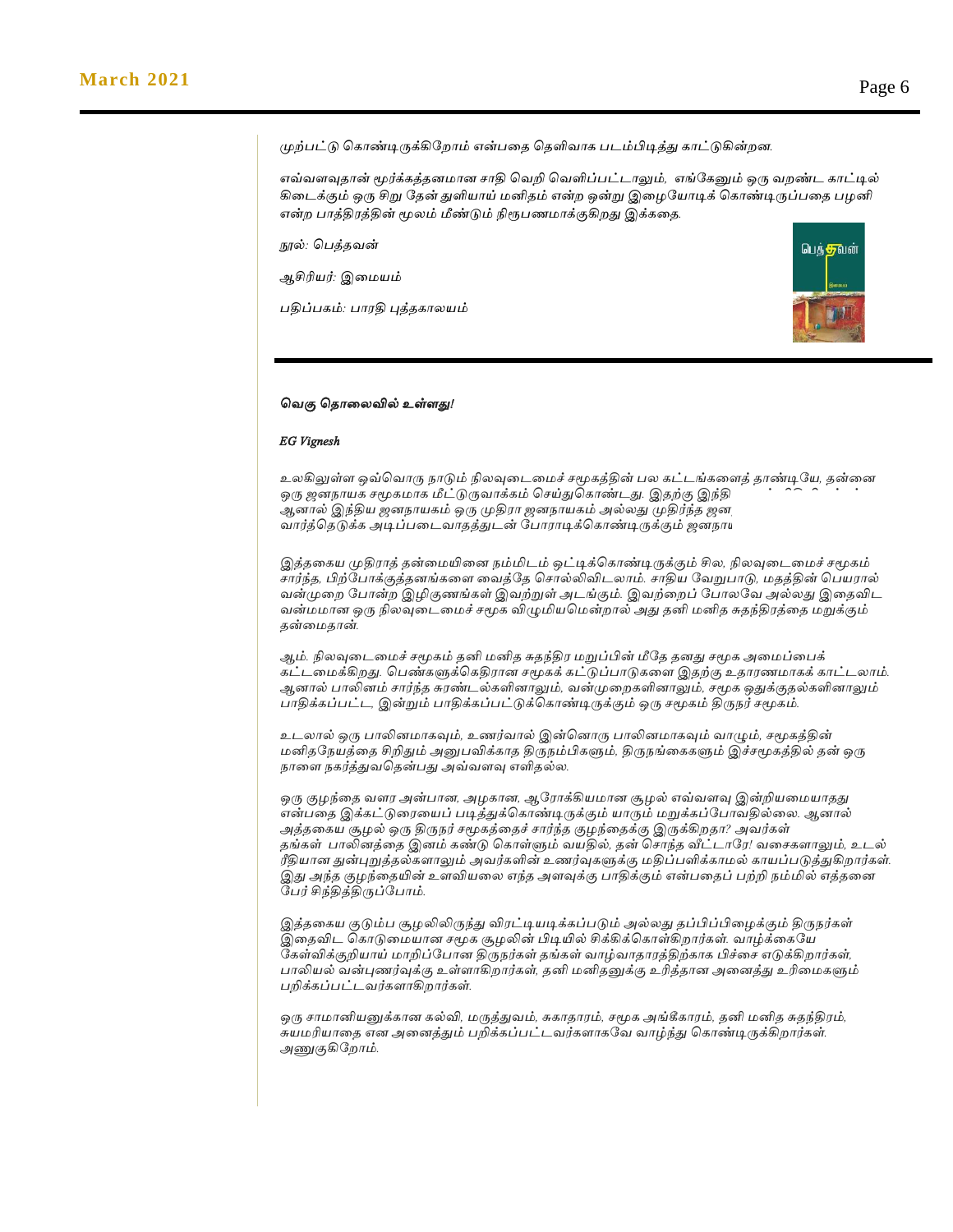*கைந் சிை ஆண்டுகளில் ொன் இெர்கள் மீ ொை இரக்க குணத்ல அரசிைமிருந்து பொர்க்க முடிகிைது. உச்ச நீதிைன்ைத்தின் தீர்ப்பு (NALSA vs UoI, 2013) திருநர்கலள "மூன்ைொம் பொலிைைொக" அறிவித் ல ஒரு திருப்புமுலைேொகப் பொர்க்கைொம். அ ன்பிைகு இந்திே ண்ைலைச் சட்ைப்பிரிவு 377-ஐ இல்ைொைைொக்கிேது உச்ச நீதிைன்ைம். இது திருநர்கலள கொெல்துலையின் அத்துமீைல்களிலிருந்து கொப்பல யும், எச்.ஐ.வி யபொன்ை யநொய்களுக்கொை சிகிச்லச அெர்களுக்குக் கிலைப்பல யும், ஓரளயெனும் உறுதிவசய்கிைது.*

*எனினும் "மூன்ைொம் பொலிைம்" என்ை வசொல்ைொையை அபத் ைொக உள்ளவ ை உணர்கியைன். மு ல், இரண்டு, மூன்று எை ெரிலசபடுத்துெய சைத்துெமின்லைலே உருெொக்கிவிடுகிைது. இத் லகே வசொல்ைொைல் திருநரொகப் பிைப்பது இேற்லகயின் யகொட்பொட்டிற்யக எதிரொைது எனும் பிம்பத்ல க் கட்ைலைக்கிைது. "பொலிைம் என்பது இருலை. ஆண், வபண் ைட்டும் உள்ளைங்கிே இருலை" இத் லகே எண்ணயை நம் பிரக்லையில் குடிவகொண்டிருக்கிைது. இெற்றிற்குள் அைங்கொ ஒன்லை நொம் அருெருப்புைன் அணுகுகியைொம்.* 

*2013ம் ஆண்டு உச்சநீதிைன்ை தீர்ப்பு ெந் யபொதிலும், இந்திே அரசு திருநர்களின் இருப்லப சட்ைப்பூர்ெைொக 2019ம் ஆண்டு ொன் உறுதிவசய் து. கிட்ைத் ட்ை 6 ஆண்டுகள் ொை ைொக ெந்திருக்கும் சட்ைம். அதுவும் அெர்களின் பிரச்சிலைலே முழுெதுைொக அணுகொ ஒரு வபேரளவிைொை சட்ைம்.*

*உைக அளவில் பொலிை அலைேொளம் ைற்றும் பொலிை ஈர்ப்பு சொர்ந் யேொக்ேகர்த் ொ வகொள்லககள் (Yogyakarta Principles) " ைனி ைொய் பிைந் ஒவ்வெொருெரின் உரிலைேொக, சுே பொலிை பிரகைைத்ல (self-perceived identity)" கூறுகின்ைை. ஒரு ைனி ன் ொன் உளப்பூர்ெைொக உணரும் பொலிைத்துைன் ன்லை அலைேொளப்படுத்திக் வகொள்ெ ற்கொை உரிலை இது. இந் உரிலை 2019ல் இந்திே அரசொல் வகொண்டுெரப்பட்ை சட்ைத்தில் மிகவும் ைொெகைொக ைறுக்கப்படுகிைது. இச்சட்ைத்தில் உள்ள பிரிவு எண்: 6 "ஒரு திருநர் ன்லைத் திருநரொக பதிவு வசய்துவகொள்ள ைொெட்ை ைொஜிஸ்தியரட்டிைம் ஒப்பு ல் வபை யெண்டும். அ ன் யபரில் அெருக்கொை அலைேொள அட்லை (திருநங்லக அல்ைது திருநம்பி எைக் குறிப்பிைப்பட்ை) ெழங்கப்படும்" என்கிைது. அெர் ன்லை எந் பொலிைைொக உணர்ந் ொலும் அெருக்கு திருநர் அட்லை ொன். ஒருெர் ன்லை ஆணொக அல்ைது வபண்ணொக எதுெொக உணர்ந் ொலும் திருநர் அலைேொளயை எஞ்சும்.*

*அெலர பொலிை ைறுசீரலைப்பு அறுலெசிகிச்லச அல்ைது ஹொர்யைொன் சிகிச்லசக்கு உட்படுத்திே பின்ையர அெர் விரும்பும் அல்ைது அெர் உணரும் பொலிைைொக அெலர அரசு அங்கீகரிக்கும். ஆைொல் "சிகிச்லசகளுக்கு அப்பொற்பட்டு ஒருெரின் பொலிை அலைேொளம் சட்ைப்பூர்ெைொக அங்கீகரிக்கப்பை யெண்டும்" என்ை யேொக்ேகர்த் ொ வகொள்லகக்கு இது முற்றிலும் முரணொக உள்ளது.*

*பொல்(sex) உைல்ரீதிேொைது. பொலிைம்(Gender) உள்ளம் சொர்ந் து. "ஆண், வபண் என்ை இருலைக்கு அப்பொற்பட்டு பொலிைம் என்பது ஒரு அலைக்கற்லைப்யபொை" எை அலைெரும் உணரயெண்டும். இங்கு ஒருெர் ன்லை வபண்ணொக உணரைொம், ஆணொக உணரைொம், அல்ைது பொல் இருலை நிேைகளுக்கு அப்பொற்பட்ைெரொகக் (non-binary) கூை உணரைொம். இப்படி எதுெொக ஒருெர் உணர்கிையரொ அதுெொகயெ சட்ைத்தின்படி அெர் அங்கீகரிக்கப்பை யெண்டும்.*

*சட்ைத்தில் உள்ள ெொக்கிே ெடிலைப்புகளியையே இவ்ெளவு ஓட்லைகள் எனில் அ ன் நலைமுலையில் ெரும் சிக்கல்கலள உங்கள் கற்பலைக்யக விட்டுவிடுகியைன்.*

*ய சிே சட்ை யசலெகள் ஆலணேம் vs யூனிேன் ஆஃப் இந்திேொ,2013 தீர்ப்பில் உச்சநீதிைன்ைம் திருநர்களுக்கொை இை ஒதுக்கீடு பற்றி யபசுகிைது. இருந் யபொதிலும், திருநர்களுக்கொை "இை ஒதுக்கீடு" (affirmative action) விஷேத்தில் இந்திே அரசின் சட்ைம் வைௌைம் சொதிக்கிைது. நைது அரசிேைலைப்பு சட்ைத்தில் பொல் சொர்ந் ஏற்ைத் ொழ்வுகளுக்கு இை ஒதுக்கீடு ருெதில் எந் சிக்கலும் இல்லை. திருநர்கள் கல்வி, சமூகம், வபொருளொ ொரம் எை அலைத்து பிரிவுகளிலும் பின் ங்கி இருப்பதில் எவ்வி ஐேமுமில்லை.இருந் ொலும் இந் வைௌைம் வ ொைர்கிைது.* 

*அடுத்து ஒரு முக்கிேைொை யகள்வியுைன் இக்கட்டுலரலே முடித்துக்வகொள்கியைன். சட்ைசலபயில், கல்வி நிலைேங்களில், யெலைெொய்ப்புகளில் திருநர்களின் இைம் என்ை? ஆணொக பிைந்து வபண்ணொக ைொறிே ஒரு திருநங்லக ன்லை வபண் எை அலைேொளப்படுத்துெதிலும், வபண்ணொக பிைந்து ஆணொக ைொறிே ஒரு திருநம்பி ன்லை ஆண் எை அலைேொளப்படுத்துெதில் உள்ள நலைமுலை சிக்கல்கள் என்ை? அெற்லைவேல்ைொம் இந் சட்ைம் யபசியுள்ள ொ? என்ைொல் இல்லை என்பய என் பதில். நொம் நம்லை ஒரு நவீை சமூகைொக பலைசொற்றிக்வகொள்ள வெகுதூரம் வசல்ையெண்டியுள்ளது.*